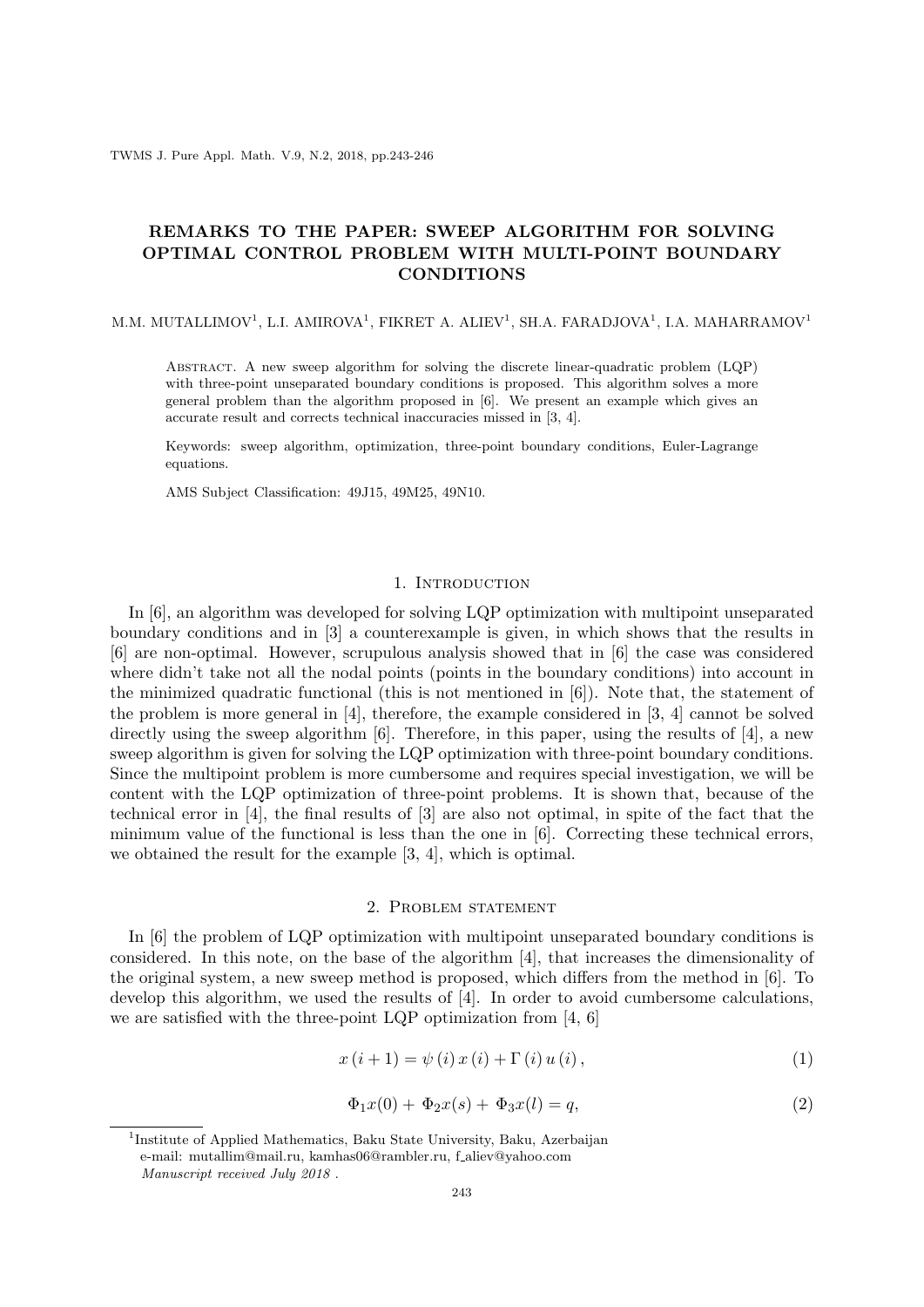$$
J = \sum_{i=0}^{l-1} (x'(i) R(i) x(i) + u'(i) C(i) u(i)) \to \min.
$$
 (3)

Here  $x(i)$  is *n*-dimensional phase vector,  $u(i)$  is *m*-dimensional vector of control influences,  $\psi(i)$ ,  $\Gamma(i)$  ( $i = 0, 1, \ldots, l - 1$ ) are matricies of corresponding dimensions, being controllability pair  $[1, 2, 5]$ ,  $\Phi_1$ ,  $\Phi_2$ ,  $\Phi_3$  are constant matrices, such, that the system  $(2)$  satisfies the Kronekker-Kapelli condition [2, 4].

Using the corresponding Euler-Lagrange equations  $[1, 2, 4, 5]$  and the known formulas from  $[4, 4, 5]$ 6], the following algorithm can be proposed.

Step 1. The matrices  $\psi(i)$ ,  $\Gamma(i)$ ,  $\Phi_1$ ,  $\Phi_2$ ,  $\Phi_3$ , q,  $R(i)$ ,  $C(i)$  are given and  $M(i) = \Gamma(i) C^{-1} \Gamma'(i)$ are calculated.

Step 2. The iterations of matrices

 $Q(i, j) = [E + (i \cdot j) R (i + j)]^{-1}$ 

 $\psi(i, j) = \psi(i + j - 1) Q(i, j - 1) \psi(i, j - 1), \quad \psi(i, 1) = \psi(i),$  $M(i,j) = M(i+j-1) + \psi(i+j-1) Q(i,j-1) M(i,j-1) \psi'(i+j-1), \quad M(i,1) = M(i)$  $R(i, j) = R(i, j - 1) + \psi'(i, j - 1) R(i + j - 1) Q(i, j - 1) \psi(i, j - 1), \quad R(i, 1) = R(i)$ 

are calculated.

Step 3. The matrices  $H(s + 1, l - s - 1) = [E + M(s) R(s + 1, l - s - 1)]^{-1}$  are calculated. Step 4. The following matrices

$$
T_1(s) = R(s) + \psi'(s) R(s+1, l-s-1) H(s+1, l-s-1) \psi(s),
$$
  
\n
$$
T_2(s) = \psi'(s) H'(s+1, l-s-1) \psi'(s+1, l-s-1)
$$

are calculated .

Step 5. The following matrices

$$
H_1(s) = \Phi_2 + \Phi_3 \psi (s+1, l-s-1) H (s+1, l-s-1) \psi (s),
$$

 $H_2(s) = \Phi_3 \left[ \psi \left( s + 1, l - s - 1 \right) H \left( s + 1, l - s - 1 \right) M(s) + \psi' \left( s + 1, l - s - 1 \right) M \left( s + 1, l - s - 1 \right) \right] \Phi_3$ 

are calculated.

Step 6. The following matrices

$$
K_{1}(s) = \Phi_{1} + H_{1}(s) [E + M(0, s) T_{1}(s)]^{-1} \psi(0, s),
$$
  
\n
$$
K_{2}(s) = -H_{2}(s) - H_{1}(s) [E + M(0, s) T_{1}(s)]^{-1} M(0, s) (\Phi_{2}' + T_{2}(s) \Phi_{3}'),
$$
  
\n
$$
K_{3}(s) = R(0, s) + \psi'(0, s) T_{1}(s) [E + M(0, s) T_{1}(s)]^{-1} \psi(0, s),
$$

$$
K_{4}(s) = \Phi_{1} + \psi'(0, s) \left\{ E - T_{1}(s) \left[ E + M(0, s) T_{1}(s) \right]^{-1} M(0, s) \right\} (\Phi_{2}' + T_{2}(s) \Phi_{3}')
$$

are calculated.

Step 7. The system of linear algebraic equations

$$
\left[\begin{array}{cc} K_1(s) & K_2(s) \\ K_3(s) & K_4(s) \end{array}\right] \left[\begin{array}{c} x(0) \\ \nu \end{array}\right] = \left[\begin{array}{c} q \\ 0 \end{array}\right]
$$

are solved and  $x(0)$  and  $\nu$  are found. Step 8. Finally, using  $x(0)$  and  $\lambda(0) = \Phi'_1 \nu$  and using the formulas

$$
x(i + 1) = \psi(i) x(i) + M(i)\psi'(i)^{-1} [-\lambda(i) + R(i)x(i)],
$$
\n(4)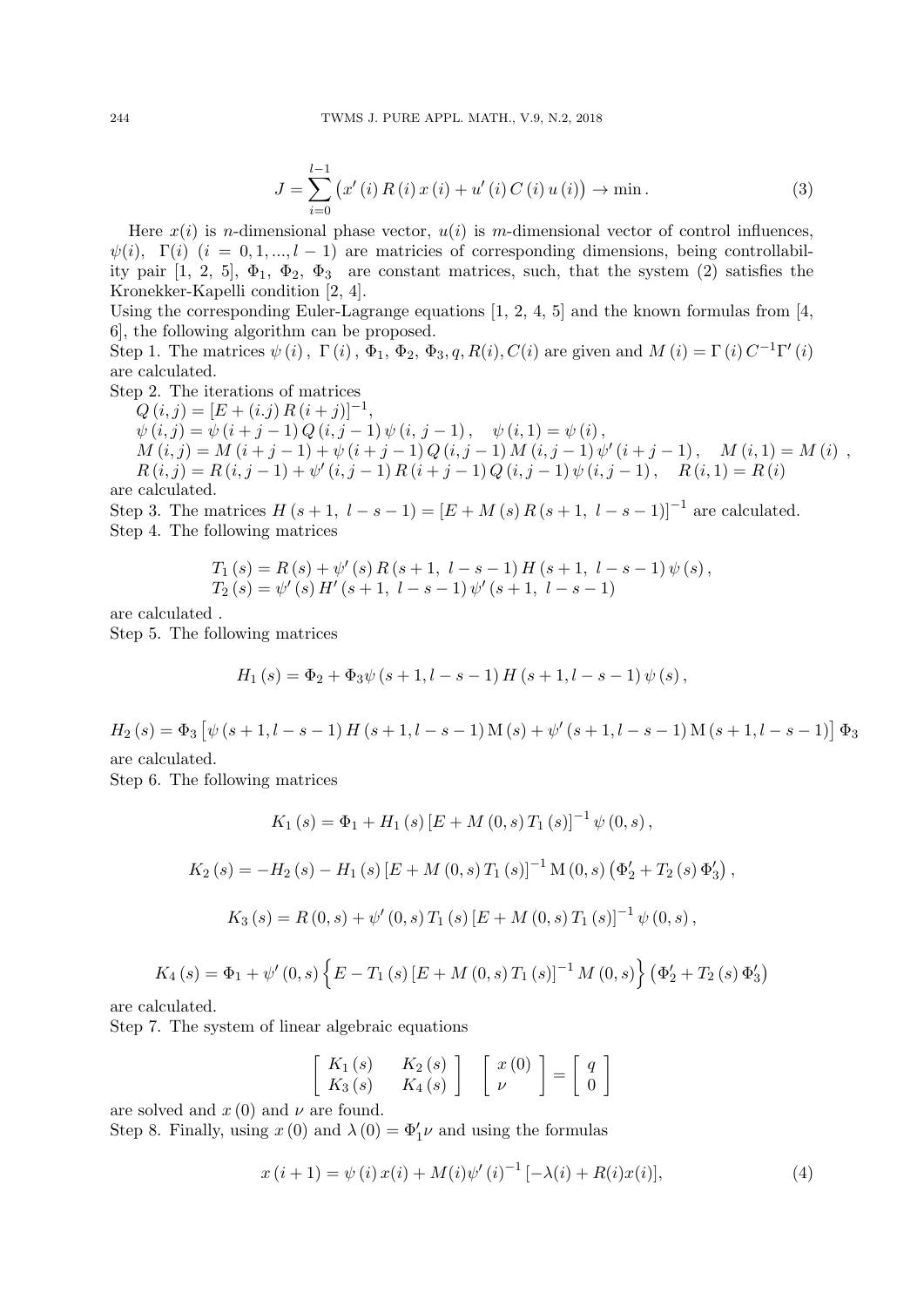$$
\lambda (i + 1) = -\psi'(i)^{-1} [-\lambda(i) + R(i)x(i)],
$$
\n(5)

first we find  $x(1)$  and  $\lambda(1)$ , then under this scheme we alternately find the  $x(i)$  and  $\lambda(i)$  at *i* = 2*, ..., s −* 1*, s* + 1*, ...l −* 1 and for *i* = *s* the formulas

$$
\lambda (s+1) = -\psi'(s)^{-1} [\Phi'_2 v - \lambda(s) + R(s)x(s)],
$$
\n(6)

$$
x(s+1) = \psi(s) x(s) + M(s) \psi'(s)^{-1} [\Phi'_2 v - \lambda(s) + R(s) x(s)] \tag{7}
$$

are used.

Step 9. Then according to the formula

$$
u(i) = -C^{-1}(i)\Gamma'(i)\,\lambda\,(i+1)
$$
\n(8)

the control  $u(i)$  is determined and, thus, the solution of the original problem  $(1)$  -  $(3)$  is found. From formulas (4) - (8) it can be seen that to find  $x(i)$  and  $u(i)$  we need to find  $\lambda(i)$ . However, the presentation of solutions  $x(i)$  and  $u(i)$  through  $\lambda(i)$  is considered inexpedient and therefore we will try to exclude  $\lambda(i)$  from expressions (4) and (8).

For this, using  $\lambda(0) = \Phi'_1 \nu$  and the formula (5), we found  $\lambda(1)$ ,  $\lambda(2)$  as follows:

$$
\lambda(1) = -\psi'(0)^{-1} \Phi'_1 \nu - \psi'(0)^{-1} R(0) x(0),
$$

$$
\lambda(2) = -\psi'(1)^{-1} \psi'(0)^{-1} \Phi'_1 \nu - \psi'(1)^{-1} \psi'(0)^{-1} R(0) x(0) - \psi'(1)^{-1} R(1) x(1).
$$

Next, using the method of induction, we obtain for  $\lambda(i)$  the following expression:

$$
\lambda(i) = \left[ -\prod_{k=0}^{i-1} \psi'(i-1-k)^{-1} \right] \Phi'_1 \nu - \sum_{k=0}^{i-1} \left[ \prod_{j=k}^{i-1} \psi'(i-1-j-k)^{-1} \right] R(k)x(k).
$$
 (9)

Substituting expression (9) into (4) and (8), we obtain explicit expressions for  $x(i)$  and  $u(i)$ , that do not depend on $\lambda(i)$ :

$$
x(i+1) = \psi(i) x(i) + \Gamma(i) \psi'(i)^{-1} \times \left\{ \left[ -\prod_{k=0}^{i-1} \psi'(i-1-k)^{-1} \right] \Phi'_1 \nu - \sum_{k=0}^{i-1} \left[ \prod_{j=k}^{i-1} \psi'(i-1-j-k)^{-1} \right] R(k) x(k) + R(i) x(i) \right\}
$$
\n
$$
i = s+1
$$
\n(10)

at  $i \neq s$  and

$$
x(s+1) = \psi(s) x(s) + \Gamma(s) \psi'(s)^{-1} \times \left\{ \Phi'_2 v + \left[ -\prod_{k=0}^{s-1} \psi'(s-1-k)^{-1} \right] \Phi'_1 \nu - \sum_{k=0}^{s-1} \left[ \prod_{j=k}^{s-1} \psi'(s-1-j-k)^{-1} \right] R(k) x(k) + R(s) x(s) \right\},
$$
\n(11)

and the control  $u(i)$  is determined by the formula

$$
u(i) = C^{-1}(i)\Gamma(i) \left\{ \left[ \prod_{k=0}^{i} \psi'(i-k)^{-1} \right] \Phi'_{1} \nu - \sum_{k=0}^{i} \left[ \prod_{j=k}^{i} \psi'(i-j-k)^{-1} \right] R(k)x(k) \right\}.
$$
 (12)

To compare the methods proposed in this note and those in [4, 6], an example is considered  $n = 1, m = 1, l = 4, s = 2, \psi(0) = \psi(1) = 1, \psi(2) = \psi(3) = 2,$ 

where 
$$
\Gamma(0) = \Gamma(1) = \Gamma(2) = \Gamma(3) = 1
$$
,  $\Phi_1 = \Phi_2 = \Phi_3 = 1$ ,  $q = 1$ ,  
\n $R(0) = R(1) = R(2) = R(3) = 1$ ,  $C(0) = C(1) = C(2) = C(3) = 1$ .